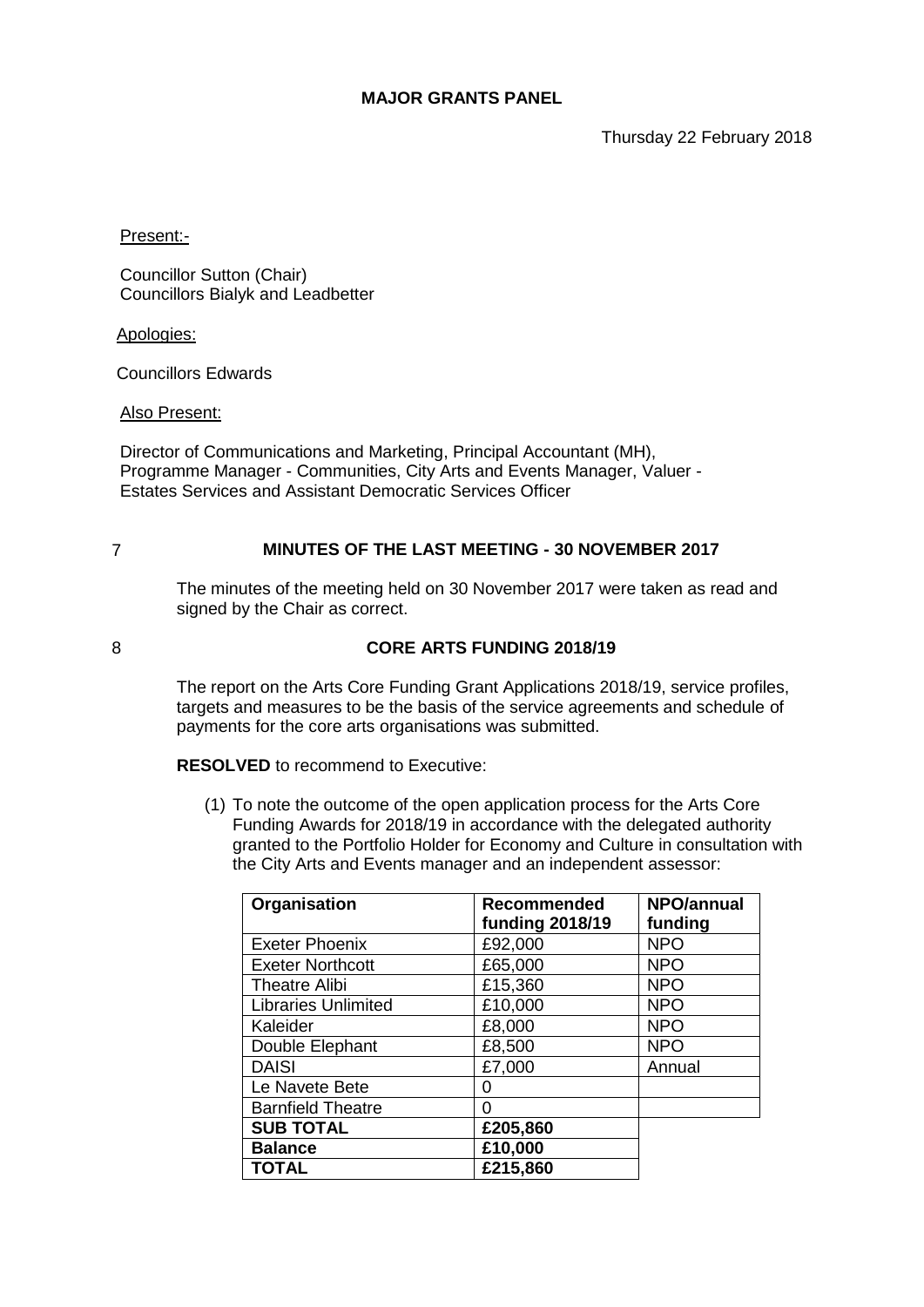- (2) that the £10,000 formerly recommended as a grant to the Bikeshed Theatre be held back until the outcome of the Theatre's discussions with the Arts Council is known, with a view to possibly joint support from the City Council, or to invite organisations to another open application process for the balance amount.
- (3) That the service profiles, targets and measures that inform the basis of the service agreement and schedule of payments for the core arts organisations be approved.
- (4) That payment of 80% of the grant in April 2018 and the remaining 20% following approval of the Strategic Arts Organisations Performance Review report to Major Grants Panel in November 2018 and payable in January 2019 be approved. The exception to this being Exeter Phoenix who have requested quarterly payments, the final quarter payment will also be subject to approval of the Strategic Arts Organisations Performance Review report to Major Grants Panel in November 2018, and payable in January 2019.

## 9 **SMALL ARTS GRANTS**

The report informing Members on the Small Arts Grants Scheme recipients for 2018/18 was submitted. The report also sought approval for £10,000 for the Small Arts Grants Scheme for 2018/19.

**RESOLVED** to recommend to Executive that:

- (1) The Small Arts Grants Scheme recipients for 2017/18 be noted; and
- (2) Funding of £10,000 for the 2018/19 scheme be approved.

# 10 **MAJOR GRANTS APPLICATIONS**

#### 10a **Rent Grants**

Councillor Leadbetter declared an interest as a Trustee of Topsham Community Association.

## **RECOMMENDED** to Executive that:

- (1) The decisions, as set out below, be implemented in respect of those bodies indicated; and
- (2) The Director (JY) and Director of Communications and Marketing (JPH) (in respect of arts grants), subject to prior consultation with the Chair of the Major Grants Panel, be authorised to agree any grant change

| <b>Community/Social Need</b>                | Recommended    |
|---------------------------------------------|----------------|
| <b>Citizens Advice</b>                      | £39,329        |
| Age UK Exeter                               | £17,400        |
| Exeter CVS/CoLab                            | Agreement      |
|                                             | being reviewed |
| Turntable                                   | £12,400        |
| Devon Rape Crisis and Sexual Abuse Services | £5,900         |
| Relate                                      | £13,600        |
| <b>Topsham Museum</b>                       | £5,559         |
| Phoenix                                     | £51,098        |
| <b>Barnfield Theatre Ltd</b>                | £12,105.80     |